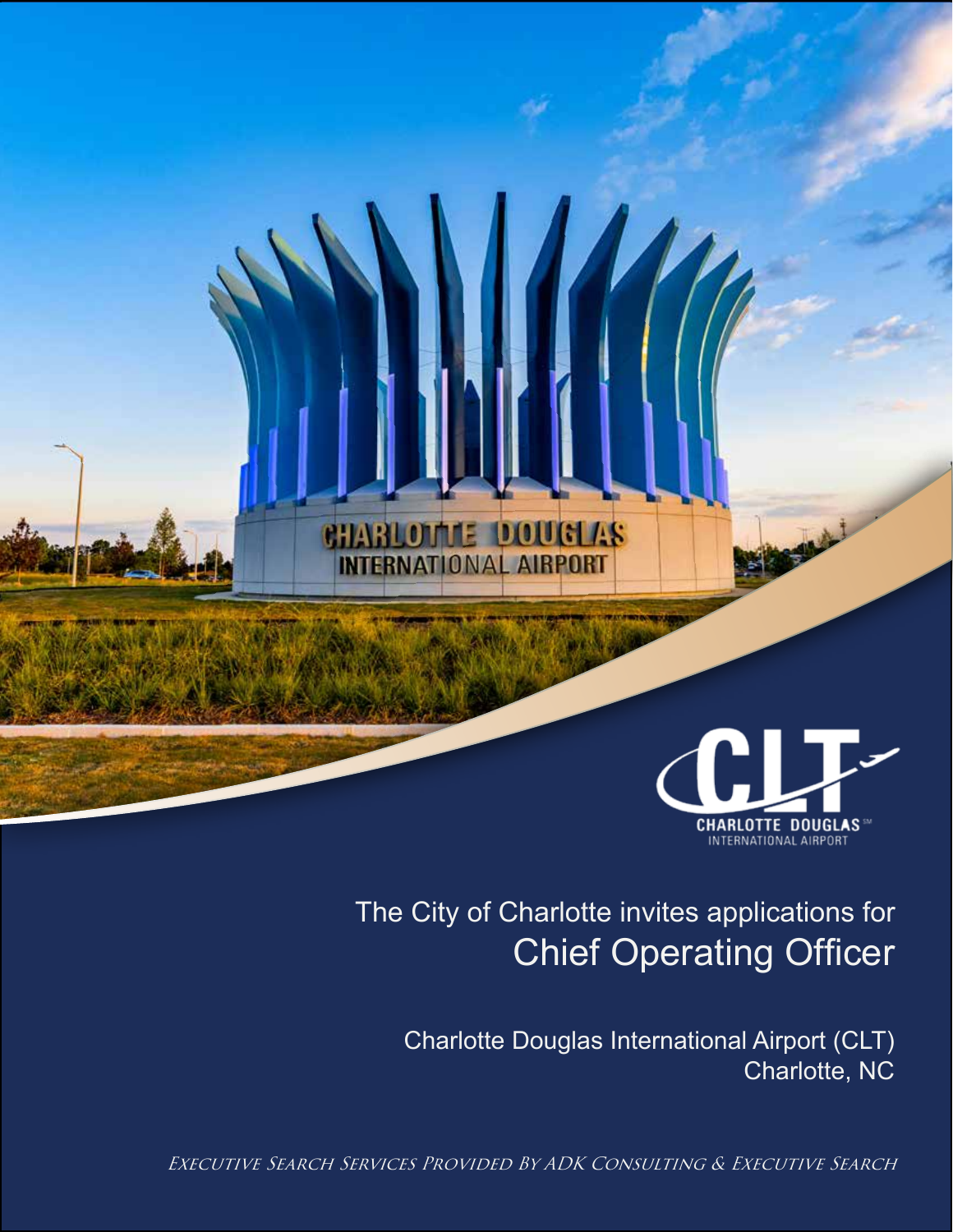

Charlotte Douglas International Airport (CLT) is a City of Charlotte department comprised of more than 700 full and part-time employees.

CLT serves as an enterprise fund and uses no local tax money to pay daily operating costs. Revenue generated by the airport, including parking, concessions, landing fees, rental cars, advertising, cargo, fixed-base operator, and airline rentals, pays for Airport operations.

As the 5th busiest airport in the world and second largest hub to the world's largest airlines, American Airlines, CLT served more than 43 million passengers in 2021.

CLT offers nonstop service to 183 destinations, including 36 international locations and three U.S. territories, averaging 1,400 daily arrivals and departures last year. Due to COVID-19, both passenger numbers and aircraft operations have declined in 2020 and 2021 but are steadily rising.

Charlotte Douglas remains one of the fastest growing airports in the country with a keen eye toward the future. Destination CLT, a \$3.1 billion development plan, kicked off in 2015. It includes construction of the elevated roadway, terminal expansions, concourse renovations and a fourth parallel runway to meet immediate growth demand. At CLT we like to say, "We're Building an Airport Fit for the Queen," in a city also known as the Queen City.



page 2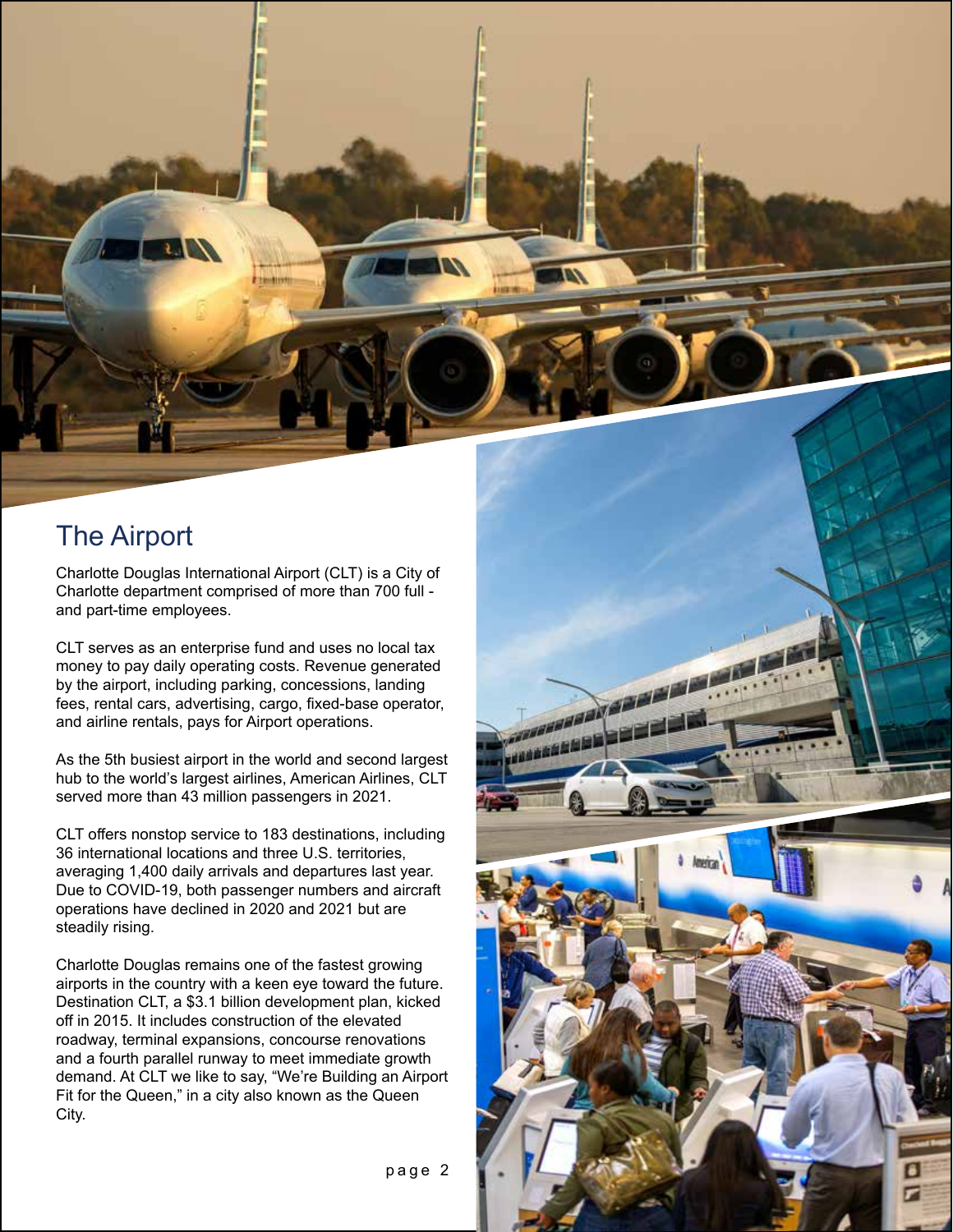

## The Airport *(continued)*

Touted as an economic engine of the Carolinas, CLT contributes \$24.6 billion to the local region and generates \$6.8 billion in personal income and \$1.3 billion in state and local taxes each year.

CLT management oversaw a \$195 million operating budget in fiscal year 2022. At the helm of the strategic leadership team are the aviation director/chief executive officer, chief operating officer, chief business and innovation officer, chief financial officer, lead counsel and a team of directors, senior and middle managers.

The management team at Charlotte Douglas follows six core strategic principles: Safety and Security, Customer Focus, Strategic Growth, Asset Preservation, Value Employees and Strong Partnerships.

Historically, CLT is revered within the aviation industry as an exceptional value by providing a cost effective and reliable platform for its airline business partners. CLT's net cost per enplaned passenger is among the lowest for large hub airports in the country.

CLT boasts a 1.8-million square foot terminal with 5 concourses, 114 gates and more than 100 concessions.

Charlotte Douglas is located approximately seven miles from the city's central business district in uptown Charlotte. It occupies 6,000 acres of land located within the city and is accessible within minutes from Interstate 85, Interstate 77, and Interstate 485.

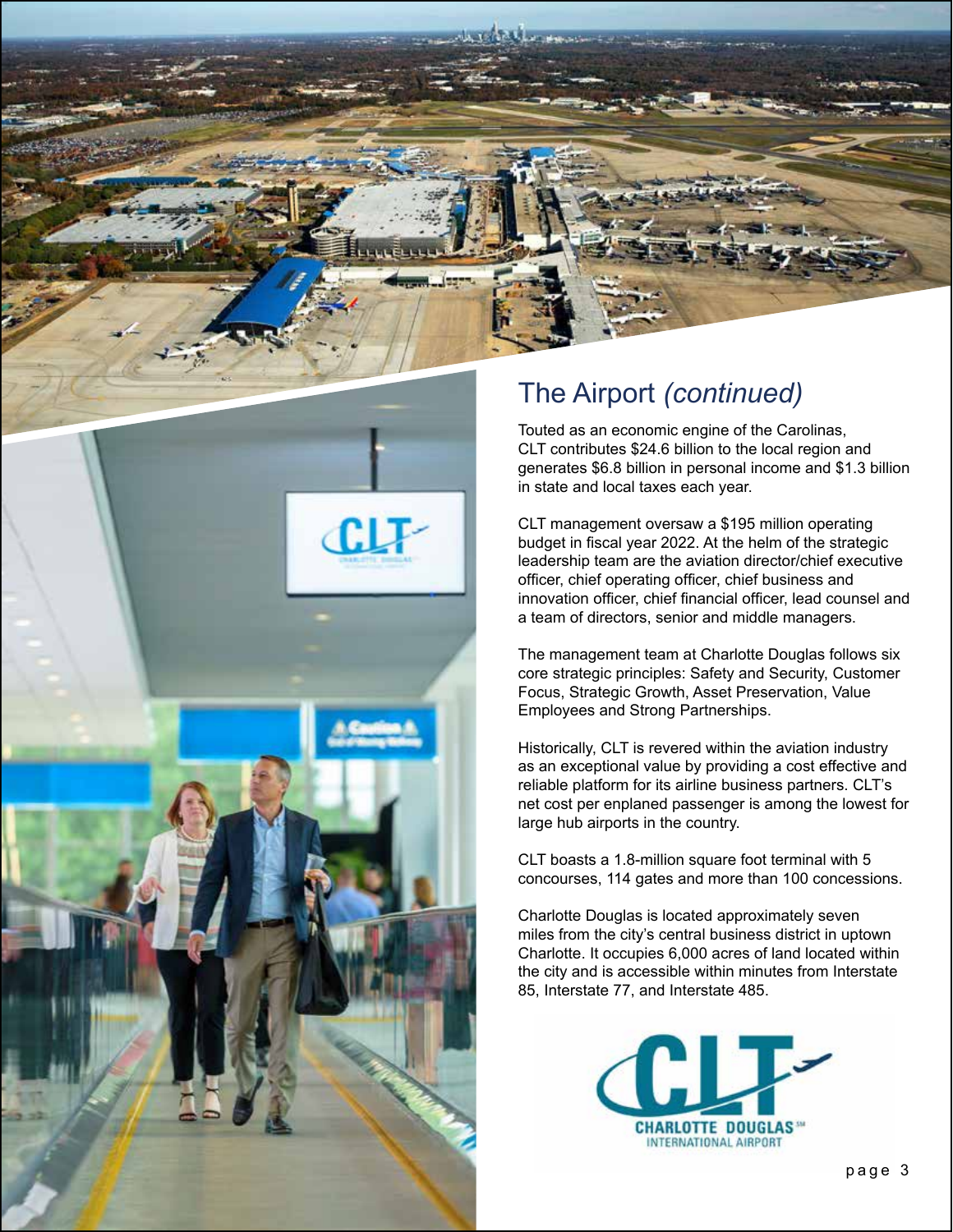## The Community

People keep coming to live in the Charlotte area. Nearly 100 people a day, in fact. Why do they come to the Charlotte Region? They come for jobs in a healthy and growing economy with thriving health care, finance and professional services sectors ranked and a thriving tech sector growing twice as fast as the national average. They come to start and grow businesses in a state with the lowest corporate tax rate and a city with an educated, talented, and innovative workforce, consistently ranked in the top three best places to start a business. They come for lower cost of living and affordable real estate in neighborhoods suitable for any lifestyle – from vibrant urban centers to suburban culde-sacs to quaint small towns and rural areas. And 226 days of sunshine a year doesn't hurt either.

Charlotte boasts a friendly, diverse, and creative class of people who thrive on adventure, inclusiveness, and the constant curiosity to seek what's new and what's next.

What makes us a standout on this great, big map of phenomenal places? We're not just one of a kind; we're one of every kind.

From the diversity of our residents to our colorful history, which you'll find represented in every corner, Charlotte is a melting pot. We're a heaping spoonful of natural beauty and metropolitan splendor. We're a blend of inventive chefs, talented artists, fierce athletes and mission-minded gamechangers. We're equal parts funky and eclectic, traditional, and charming. We're a mix of night owls, early risers, and all-day adventurers. We're a dash of every different language and a sprinkle of the world's cultures.

Want a taste of the town? Order a plate of barbecue or a banh mi sandwich from one of the food trucks roaming the streets. Admire the rare artwork housed in our many museums. Snap a selfie with an 18th-century statue. Sip something crafty at a South End brewery. Take in a Broadway show in Uptown. Shop stylish threads in South Park. Scale Crowders Mountain. Ride the Booty Loop in Myers Park. Groove to live music in NoDa. Toast cocktails in Plaza Midwood. Get behind the wheel of a race car in Concord. Celebrate at a cultural festival in Dilworth. Whatever you do in Charlotte, we invite you to make it your own.

Charlotte was founded by European settlers in 1768, when King George III still ruled the Colonies. They named the new hamlet after the King's wife, Queen Charlotte, and gave the surrounding county the name Mecklenburg in honor of her majesty's birthplace in Germany. Today, find statues of the queen on North College Street and in front of Charlotte Douglas International Airport.

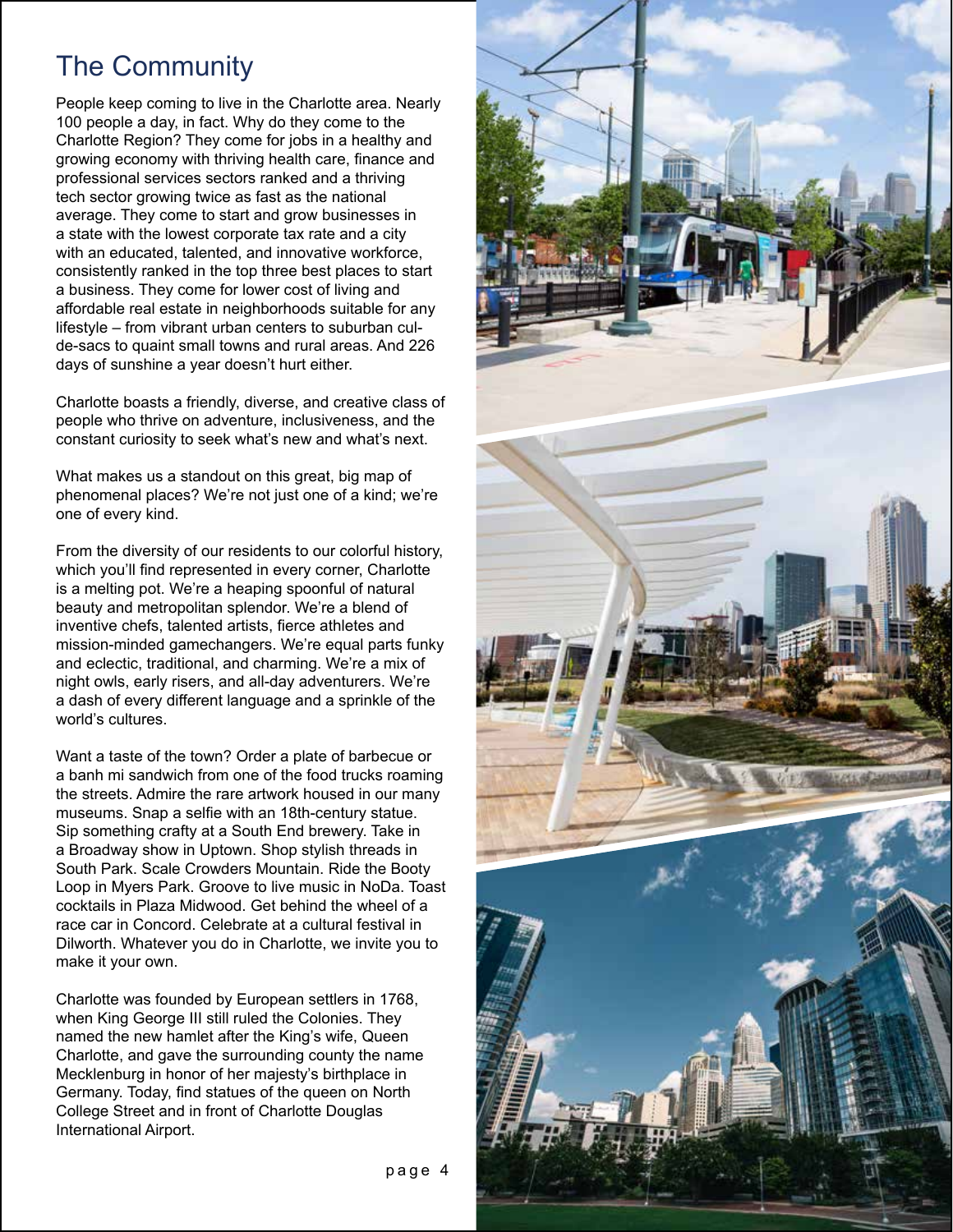

**Arts & Culture:** A haven for talent, Charlotte is a canvas for artistic expression. State-of-the-art performance venues set the stage for mesmerizing productions spanning Broadway to local theater. Eyecatching public art begs for photo ops. And renowned art museums showcase work by the greatest visionaries from across the globe and across time.

**Outdoors:** Whether your thrill comes from conquering mountains, navigating whitewater rapids, skipping waves, or trekking through nature-filled trails, Charlotte invites you to experience every kind of offering under the sun. Lace up your tennis shoes, slather on some sunscreen and get ready for unforgettable adventure.

**Family Friendly:** Charlotte is a city that knows how to play. Whether your kid's idea of fun is riding the rapids, rocketing around a racetrack, or standing so still butterflies land on their shoulders, Charlotte will bring out their smiles. The Discovery Place museums take "interactive" to a new level. At Discovery Place Science, kids can create music with light beams, build PVC pipe structure or take in a show in the The Charlotte Observer IMAX® Dome Theatre and Discovery 3D Theatre.

An innovative joint-venture between Children's Theatre of Charlotte and the Public Library of Charlotte and Mecklenburg County, ImaginOn features a full season of theater for kids and an award-winning children's library with free activities sprinkled throughout the whimsical building. While preschoolers play dress-up on a stage, teens create animation videos in their own studio.

Adult race fans appreciate the 40,000 square feet of exhibits celebrating the Piedmont's homegrown sport, but kids really love the interactive features at the NASCAR Hall of Fame.

Charlotte named as one of the **TOP DIGITAL CITIES in 2021** by The Center for Digital Government

**Eating and Drinking:** Charlotte dinners pair ambiance with exceptional flavor. Welcoming and cozy, Mama Ricotta's has served New Haven-style pizza and authentic Italian cuisine since 1992. And at Kindred Restaurant in Davidson, a James Beard-nominated chef serves incomparable homemade pastas in a restored 1920s structure. Try Fahrenheit for a meal with a skyhigh view, or experience the city's culinary innovation at 5Church, seated at the corner of 5th and Church streets. Mimosa Grill, Aria, Halcyon Flavors from the Earth, Rooster's Wood-Fired Kitchen and more are within walking distance in Uptown.

Source: charlottesgotalot.com